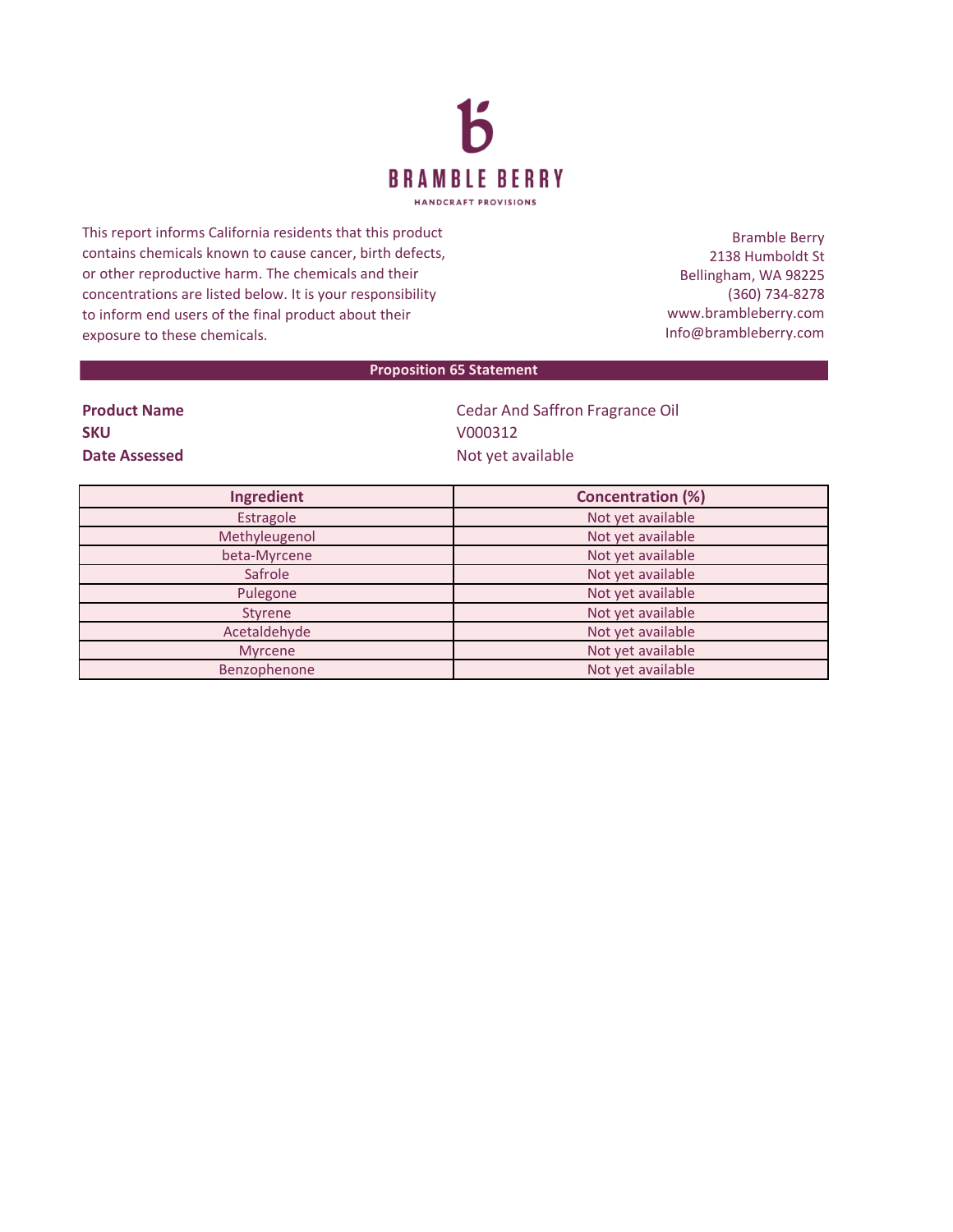

This report reflects the safe usage rates for this fragrance formula based on the International Fragrance Association (IFRA) 48th Amendment standards. IFRA reviews thousands of ingredients and issues guidelines for their usage, or bans the use of certain ingredients.

Bramble Berry 2138 Humboldt St Bellingham, WA 98225 (360) 734-8278 www.brambleberry.com Info@brambleberry.com

## **IFRA Statement - 48th Amendment**

| <b>Product Name</b>   | Cedar And Saffron Fragrance Oil |
|-----------------------|---------------------------------|
| <b>SKU</b>            | V000312                         |
| <b>Dated Assessed</b> | 8/7/2017                        |

| <b>Category</b> | Max. Usage (%) |
|-----------------|----------------|
|                 | 0.00           |
|                 | 0.30           |
| Р               | 0.90           |
| 4               | 0.90           |
|                 | 0.90           |
| 6               | 0.00           |
|                 | 0.70           |
| 8               | 0.90           |
| 9               | 0.90           |
| 10              | 0.90           |
| 11              | 100.00         |

The IFRA Standards regarding usage restrictions are based on safety assessments by the Panel of Experts on the Research Institute for Fragrance Materials (RIFM) 48th Amendment, and are enforced by the IFRA Scientific Committee. Evaluation of individual fragrance ingredients are made according to the safety standards contained in the relevant section of the IFRA Code of Practice. It is your responsibility to ensure the safety of the final product with more testing if needed.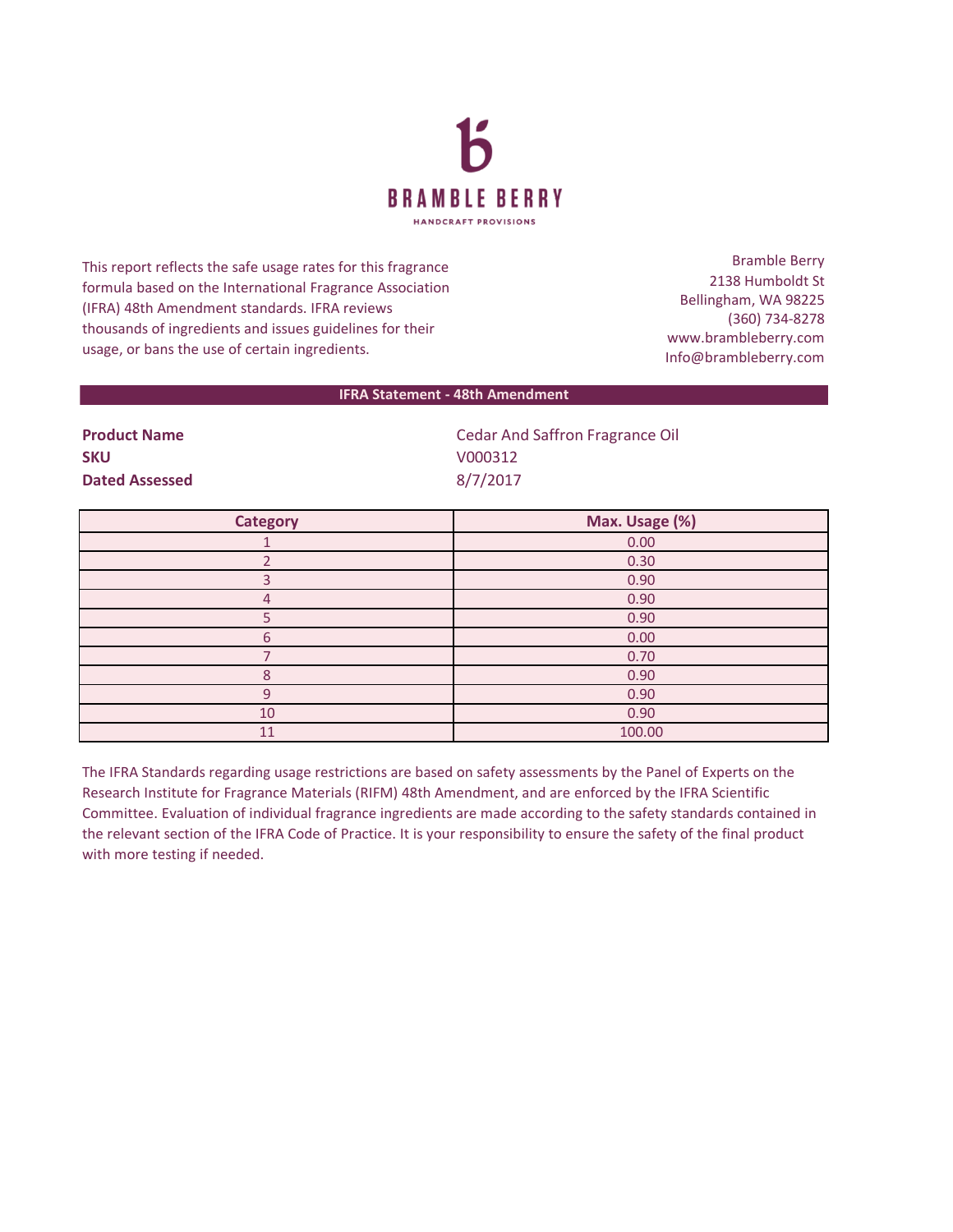

This report reflects the safe usage rates for this fragrance formula based on the International Fragrance Association (IFRA) 49th Amendment standards. IFRA reviews thousands of ingredients and issues guidelines for their usage, or bans the use of certain ingredients.

Bramble Berry 2138 Humboldt St Bellingham, WA 98225 (360) 734-8278 www.brambleberry.com Info@brambleberry.com

## **IFRA Statement - 49th Amendment**

**SKU** V000312 **Dated Assessed** 8/23/2021

**Product Name Cedar And Saffron Fragrance Oil** 

| <b>Category</b> | Max. Usage (%) |
|-----------------|----------------|
| 1               | 0.00           |
| $\overline{2}$  | 0.25           |
| 3               | 0.38           |
| $\overline{4}$  | 4.54           |
| 5a              | $1.16\,$       |
| 5b              | 0.76           |
| 5c              | 1.05           |
| 5d              | 0.25           |
| $\sqrt{6}$      | 0.00           |
| 7a              | 0.84           |
| 7 <sub>b</sub>  | 0.84           |
| $\,8\,$         | 0.25           |
| $\overline{9}$  | 2.11           |
| 10a             | 2.11           |
| 10 <sub>b</sub> | 13.26          |
| 11a             | 0.25           |
| 11 <sub>b</sub> | 0.25           |
| 12              | 100.00         |

The IFRA Standards regarding usage restrictions are based on safety assessments by the Panel of Experts on the Research Institute for Fragrance Materials (RIFM) 49th Amendment, and are enforced by the IFRA Scientific Committee. Evaluation of individual fragrance ingredients are made according to the safety standards contained in the relevant section of the IFRA Code of Practice. It is your responsibility to ensure the safety of the final product with more testing if needed.